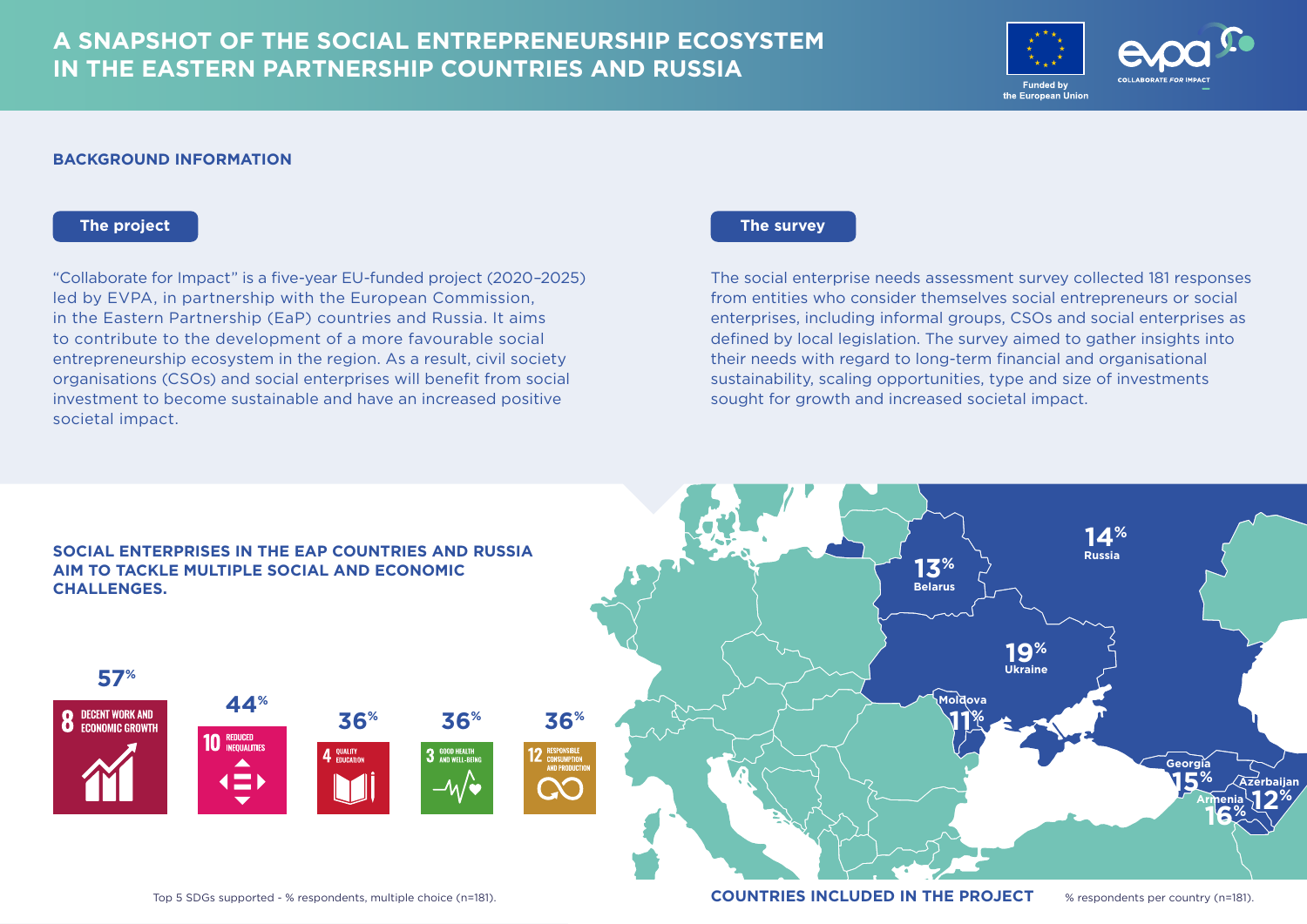# **THE SURVEY RESULTS SHOW THAT THE MAJORITY OF SOCIAL ENTERPRISES ARE AT THE EARLY STAGE OF DEVELOPMENT.**



% self-assessment of entities who consider themselves social entrepreneurs (n=181) % team size (n=181)

# **SALES REVENUES ARE MOSTLY BELOW €15,000 EUR.**



**MOST SOCIAL ENTERPRISES OPERATE WITH A TEAM OF UP TO 6 PEOPLE.**



## **SOCIAL ENTERPRISES IN THE EAP COUNTRIES AND RUSSIA FACE VARIOUS CHALLENGES.**

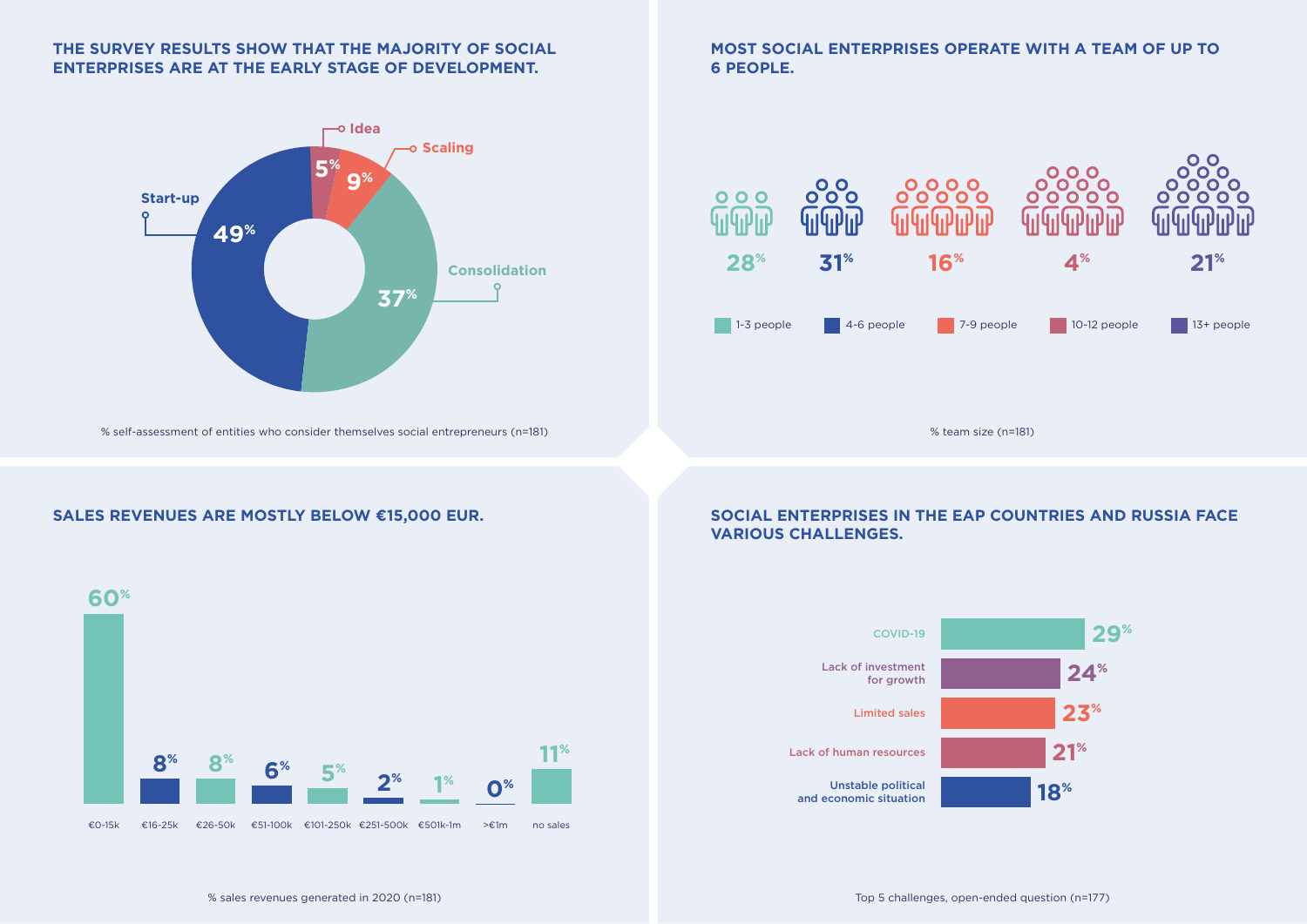## **TO ACHIEVE LONG-TERM SUSTAINABILITY, GROWTH AND INCREASED SOCIETAL IMPACT, SOCIAL ENTREPRENEURS NEED SPECIFIC SUPPORT FROM INVESTORS** *FOR* **IMPACT.**

One-third of social entrepreneurs indicated that they need investments for purchase of equipment, machinery or buildings, signifying an early-stage market.



% preferred tailor-made financial support, multiple choice (n=178). % investment type needed, multiple choice (n=178).

The majority of social entrepreneurs would prefer grants or government funding with social/impact investors as an investment for the further development of their business model, particularly for prototyping, production activities and infrastructure investment. This indicates that the social entrepreneurship ecosystem is at the early stage of development.



Almost three-quarters of social entrepreneurs reported that the size of investment they seek is below €50,000, mostly for development of infrastructure.

**22%**